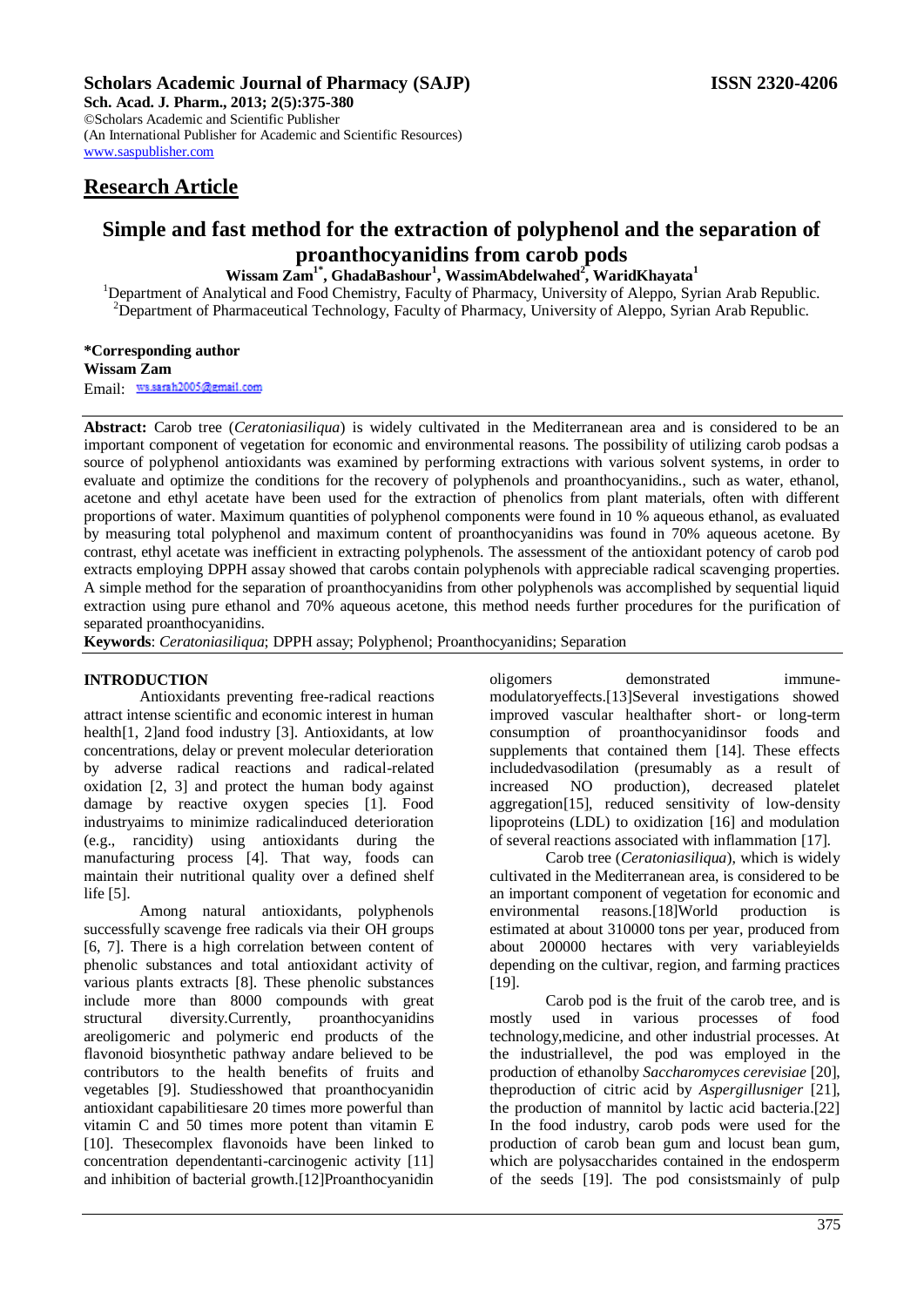(90%), which is rich in sugars (48–72%), but also containsa large amount of proanthocyanidins [23]. Lowerproanthocyanidins values have been reported in some cases [24].

Although carob trees are found in great abundance in Mediterranean forests, investigations on its polyphenol composition are very rare. Therefore, the objective was to study the efficiency of various solvents for satisfactory polyphenol and proanthocyanidins extraction, and the extracts obtained were subjected to a representative in vitro test, in order to obtain an insight into the antioxidant functions of carob pod polyphenols. In this study, a first approach to the separation of proanthocyanidins from other polyphenols from the extract was attempted by sequential extraction.

## **MATERIALS AND METHODS**

## **Chemical and reagents**

Folin-Ciocalteu reagent 2N (Sigma-Aldrich, Switzerland), gallic acid (Sigma-Aldrich, China), 2,2- Diphenyl-1- picrylhydrazyl (DPPH) (Sigma-Aldrich, USA), sodium carbonate anhydrous (Surechem, England),ferric ammonium sulfate (Carl Roth, Germany),methanol and ethanol were obtained from Sharlau (Spain), ethyl acetate, acetone, 1-butanol and hydrochloric acid were obtained from Surechem (England).

## **Equipment**

Micropipette 100-1000 µl (Iso lab, Germany), sensitive balance (Sartorius, Germany), ultra sonic bath, electric stirrer and heater,moisture analyzer balance (Precisa, Switzerland), centrifuge (Shanghai surgical instruments factory, China), spectrophotometer (Jasco V-530, USA.

## **Samples preparation**

The dried carob pods were purchased from local markets and powdered in a blender. They were stored at -18°C until analysis.

The moisture content was determined by using a moisture analyzer balance.

## **Selection of optimal extractionfactors**

The extraction of bioactive compounds from plant materials is the first step in the utilization ofphytochemicals in the preparation of dietary supplements or nutraceutical, food ingredients,pharmaceutical, and cosmetic products.

In general, efficiency of the extraction of a compound is influenced by multiple parameters as temperature, time, solid/liquid ratio and solvent polarity. Before the development of the study, a first set of tests were performed to select the extraction factors (temperature, time and ratio) which are effective on phenolic extraction yield.

According to our previously published paper on the extraction of phenolic compounds,the best yield of phenolic compounds was obtained when extraction was done at 50°C for 20 minutes [25].

Solvents, such as methanol, ethanol, acetone, ethyl acetate, and their combinations have been used for the extraction of phenolics from plant materials, often with different proportions of water. Selecting the right solvent affects the amount and rate of polyphenols extracted. In this study, different solvents with different polarities (water, ethanol,aqueous mixtures of ethanol, acetone/water mixture (70/30), ethyl acetate) were investigated on the total phenolic extraction from carob pods.

## **Extraction procedure**

1 g of dried and ground pods was placed in a thermostatic water bath shaker with 100 ml of extraction solvent at 50°C for 20 min. The liquid extract was separated from solids by centrifugation at 2000 rpm for 10 min. The supernatant was transferred to a 100 ml flask, and the extraction solvent was added to make the final volume 100 ml [25].

4.6. Total Polyphenol Content

The total polyphenol content in the extract was determined by the Folin-Ciocalteu method as described by the International Organization for Standardization (ISO) [26]. 250 µl of the extract was diluted with distilled water to 10 ml. Aliquots of 1 ml of sample was mixed with 5 ml of 10-fold-diluted Folin-Ciocalteu reagent. After 3 min, 4 ml of 7.5% sodium carbonate was added. The mixturewas allowed to stand for 30 min at 40°C temperature (water bath) before the absorbance was measured at 734 nm. The total polyphenol content in the extract was calculated and expressed as gallic acid equivalents (GAE; g/100 g dry mass) using a gallic acid (0–120 mg/l) standard curve.

#### **Proanthocyanidins Content**

The proanthocyanidin content in the extract was determined by the Acid Butanol assay according to the method of Porter et al.[27]A sample of 200 µl extract diluted with 300 µl of acetone 70% was pipetted into a 100 x 12 mm test tube. 3.0 ml of butanol–HCL reagent (95:5) and 0.1 ml of 2% ferric acid prepared in HCl 2N were added. The tube was vortexed and then the mouth of the tube was covered with a glass marble and put in the heating block at 97 to 100  $\degree$ C for 60 minutes. The tube was then allowed to cool and absorbance was recorded at 550 nm. The formula for calculating percentage of proanthocyanidins as leucoanthocyanidin equivalent is (absorbance 550 nm x 78.26 x dilution factor)/(%dry matter) .

#### **DPPH radical–scavenging activity**

The antioxidant activity was measured in term of hydrogen donating or radical scavenging ability using the stable DPPH method according to the method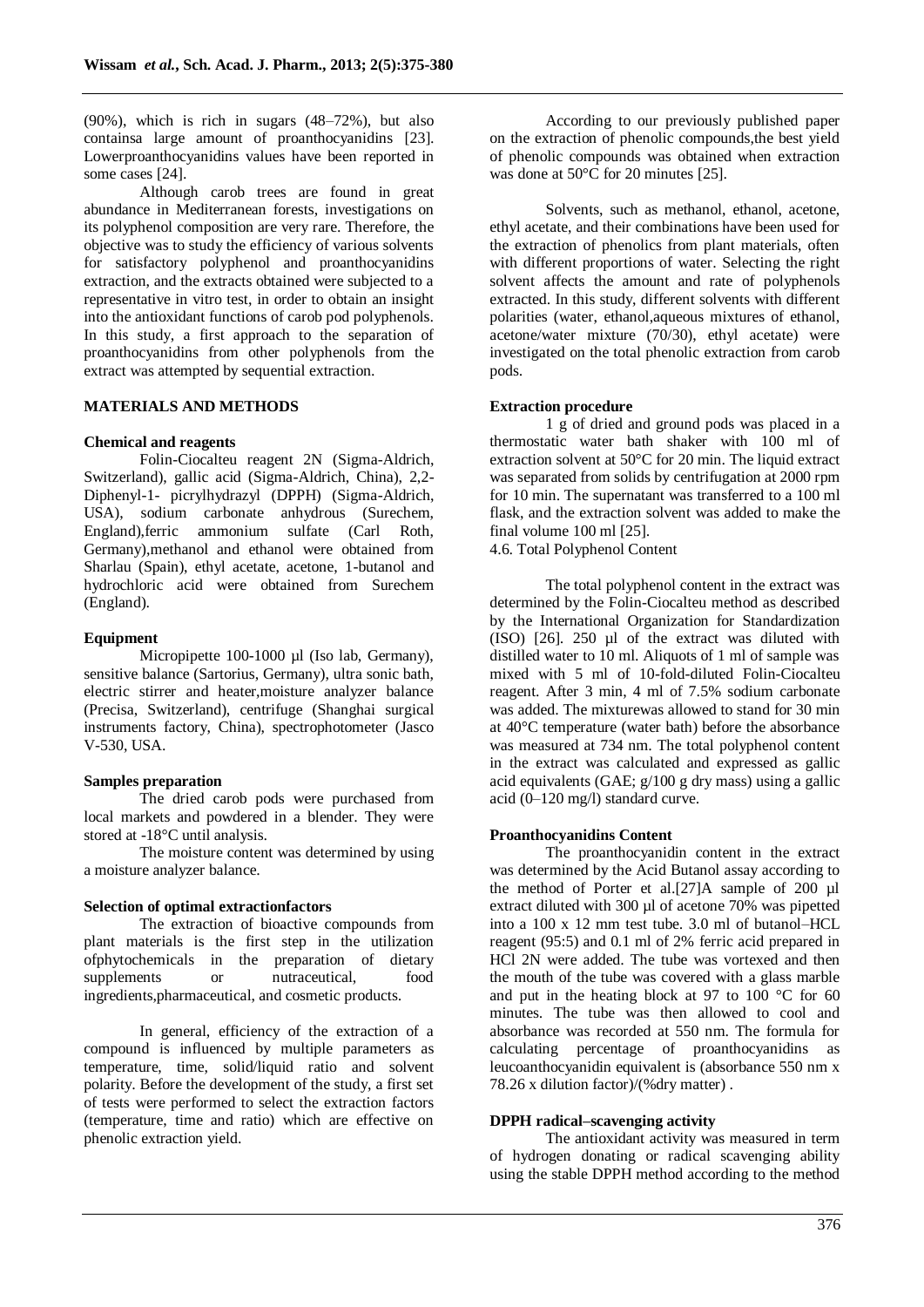proposed by Brand-Williams *et al.* [28]. 250 µl of the extract was diluted with distilled water to 10 ml. Aliquots of 200μl of sample was mixed with 2 ml of 100 μM DPPH methanolic solution. The mixture was placed in the dark at room temperature for 60 min. The absorbance of the resulting solution was then read at 520 nm. The antiradical activity was expressed in terms of the percentage reduction of the DPPH. The ability to scavenge the DPPH radical was calculated using the following equation:

DPPH scavenging effect (%) =  $[(A_0-A_1)/A_0]^*100$ 

Where  $A_0$  is the absorbance of the control at 60 min, and  $A_1$  is the absorbance of the sample at 60 min.

## **RESULTS AND DISCUSSION**

## **Total polyphenols and proanthocyanidins content**

The assessment of the solvent systems used was based on two representative indices, the total polyphenol and total proanthocyanidins content.

| Solvent       | Polyphenol content<br>$(g \text{ GAE}/100g)^*$ | Proanthocyanidins content<br>$(g/100g)^*$ |
|---------------|------------------------------------------------|-------------------------------------------|
| Water         | $3.54 \pm 0.003$                               | $0.12 \pm 0.004$                          |
| Acetone 70%   | $4.29 \pm 0.015$                               | $0.33 \pm 0.007$                          |
| Ethanol 100%  | $2.72 \pm 0.003$                               | $\Omega$                                  |
| Ethanol 75%   | $3.94 \pm 0.011$                               | $0.11 \pm 0.002$                          |
| Ethanol 50%   | $4.20 \pm 0.006$                               | $0.11 \pm 0.002$                          |
| Ethanol 25%   | $4.43 \pm 0.010$                               | $0.12 \pm 0.002$                          |
| Ethanol 10%   | $4.96 \pm 0.005$                               | $0.27 \pm 0.008$                          |
| Ethanol 5%    | $3.74 \pm 0.002$                               | $0.11 \pm 0.008$                          |
| Ethyl acetate | $0.34 \pm 0.009$                               | 0                                         |

#### **Table1: Total polyphenol and proanthocyanidins content of carob pods in different solvent extracts**

The values are mean  $\pm$  standard deviation (n = 3).

The results illustrated in Table 1 indicated that ethyl acetate, the most nonpolar solvent employed, was highly unsuitable for the extraction of polyphenols and proanthocyanidins. This result is in agreement with Makris *et al.* [19]. By contrast, very efficient extraction of total polyphenols could be performed employing 10% ethanol, while 70% acetone gave the highest proanthocyanidins values.

It appears, therefore, that slight modifications in the extracting medium or concentration may have a prominent impact on the amount and nature of the compounds recovered, and therefore particular emphasis should be given to the selection of solvent system.

In the present study, the total polyphenol content was  $4.96\pm0.005$  (g/100 g GAE) and proanthocyanidins content was  $0.33\pm0.007$  (g/100 g). In Sicilian carob pods, content of total polyphenols was found at level of 0.19 g/100g dry weight [29]. Another examination of carobs showed their contents in total polyphenols and total proanthocyanidins to be 19.2 and

4.37 g/100g, respectively [30]. Furthermore carob pods were reported to contain 6.1% of total polyphenols [31].

Variations within and among carob pod origins in polyphenol and proanthocyanidins content can be probably due to the geographical, variety, cultural conditions or degree of maturation in origins. This relation was well documented in Sicilian carob pods by Avallone *et al.* and Glew *et al.* who found large variations in the content of total polyphenols (1.58–2.44  $g/100g$ ) and proanthocyanidins (0.21-0.39  $g/100g$  dry weight) collected from eight different locations in one geographical region [29, 32].

#### **Antioxidant activity**

The interpretation of the antioxidant behavior of extracts is a rather complicated issue, considering that the antioxidant characteristics examined represent the integration of actions of more than one phenolic class. The carob pods extracts obtained with different solvents were further considered for testing the antioxidant characteristics.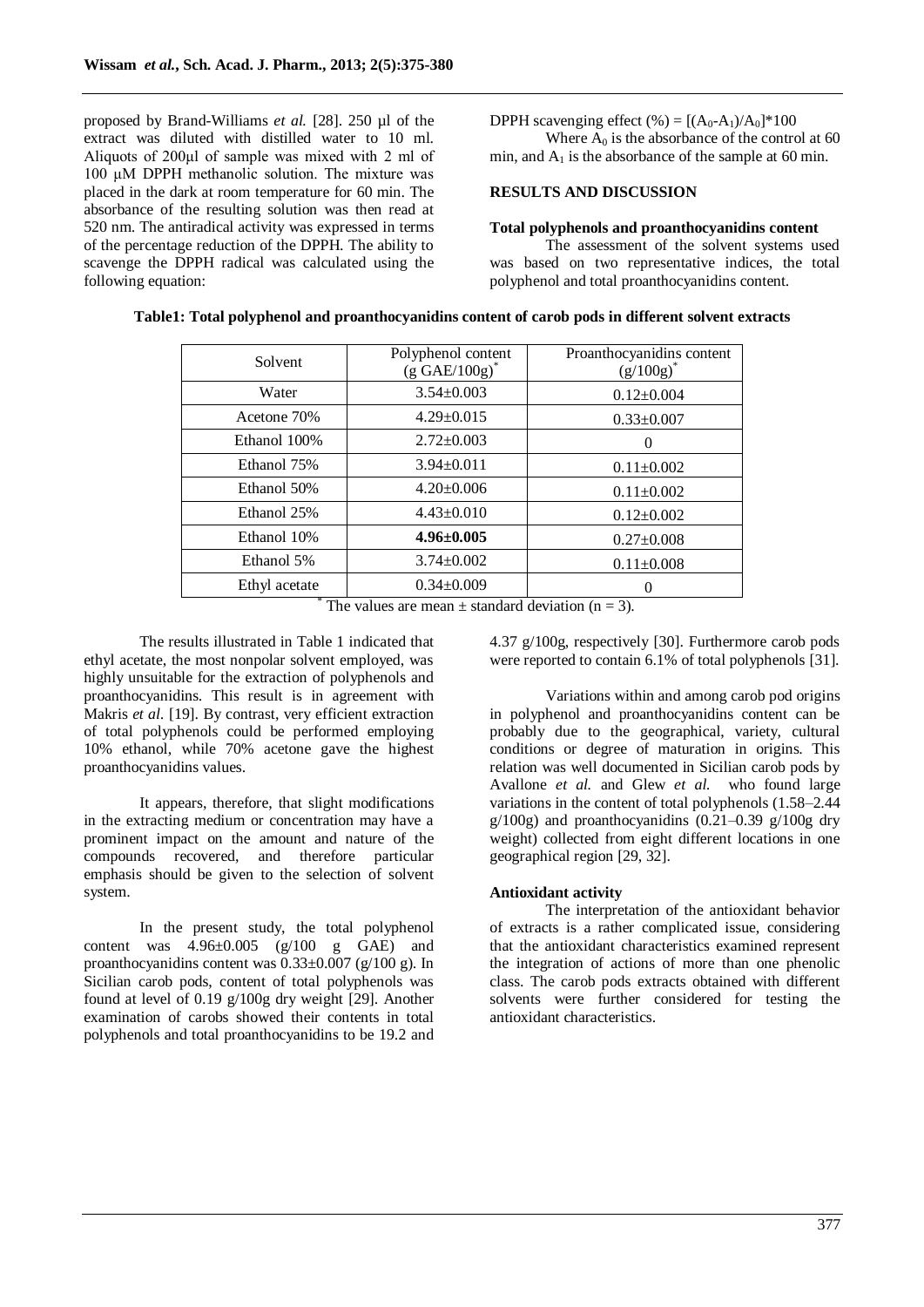

**Fig. 1: Comparative diagram illustrating the DPPH assay values of carob pod extracts in different solvents**

As presented in Figure.1, ethyl acetate extract showed the lowest radical scavenging activity. Whereas, ethanol:water (10:90) extract showed the highest radical scavenging activity. Based on these results, the DPPH radical scavenging activity of carob pods extracts is related to the polyphenols yield.

#### **Separation of proanthocyanidins**

To concentrate and obtain proanthocyanidins rich fractions before analysis, strategies including sequential extraction, liquid-liquid partitioning or solid phase extraction (SPE) based on polarity and acidity have been commonly used.

An example of sequential extraction was provided by extraction of phenolic compounds from tissues of cider apples as reported by Guyot *et al.*

[33].The freeze-dried apple tissue powder was extracted sequentially with hexane (to remove lipids, carotenoids and chlorophyll), methanol (sugars, organic acids and phenolic compounds with low molecular weight) and aqueous acetone (polymerized polyphenols).

As illustrated in Table.1, when pure ethanol was used as a solvent, proanthocyanidins were not detected in the extract. While acetone:water mixture (70:30) was the most useful solvent for the extraction of proanthocyanidins from carob pods. Separation of proanthocyanidins from other polyphenolic compounds in the final extract was based on these results. Five sequential extractions were conducted using pure ethanol for the first three fractions and acetone:water mixture (70:30) for the last two fractions, results were given in Table 2.

| <b>Fraction</b><br>number | <b>Sequential</b><br>solvent<br>extraction | Polyphenol<br>content<br>$(g GAE/100g)^*$ | Proanthocyanidins<br>content $(g/100g)^*$ |
|---------------------------|--------------------------------------------|-------------------------------------------|-------------------------------------------|
|                           | Ethanol 100%                               | $2.72 \pm 0.003$                          |                                           |
|                           | Ethanol 100%                               | $1.15 \pm 0.007$                          |                                           |
| 3                         | Ethanol 100%                               | $0.11 \pm 0.003$                          |                                           |
|                           | Acetone 70%                                | $0.09 \pm 0.005$                          | $0.30 \pm 0.004$                          |
|                           | Acetone 70%                                | $0.01 \pm 0.003$                          | $0.08 \pm 0.004$                          |

**Table 2: Separation of proanthocyanidins fromcarob podsby sequential extraction**

\* The values are mean  $\pm$  standard deviation (n = 3).

As noticed proanthocyanidins were well separated from other phenolic compounds but further purification procedures should be conducted to remove non-phenolic compounds such as sugars, organic acids and lipids.

## **CONCLUSION:**

Carob pods may actually be regarded as a cheap source of naturalphenolic phytochemicals, whose nature andimportance is, as yet, poorly investigated. The studypresented here indicates that efficient polyphenol extractionfrom carob pods might be

achieved employingaqueous ethanol. The extracts obtained with this procedureexhibit appreciable antioxidant capacity, an evidencefor the high potential of carobs as a cost-effectivesource of natural antioxidants. Proanthocyanidins present in the extract could be separated from other phenolic compounds by a simple and fast sequential extraction using two different organic solvents.

#### **References**

1. Halliwell B; Antioxidants in human health and disease. Annu Rev Nutr., 1996; 16: 33-50.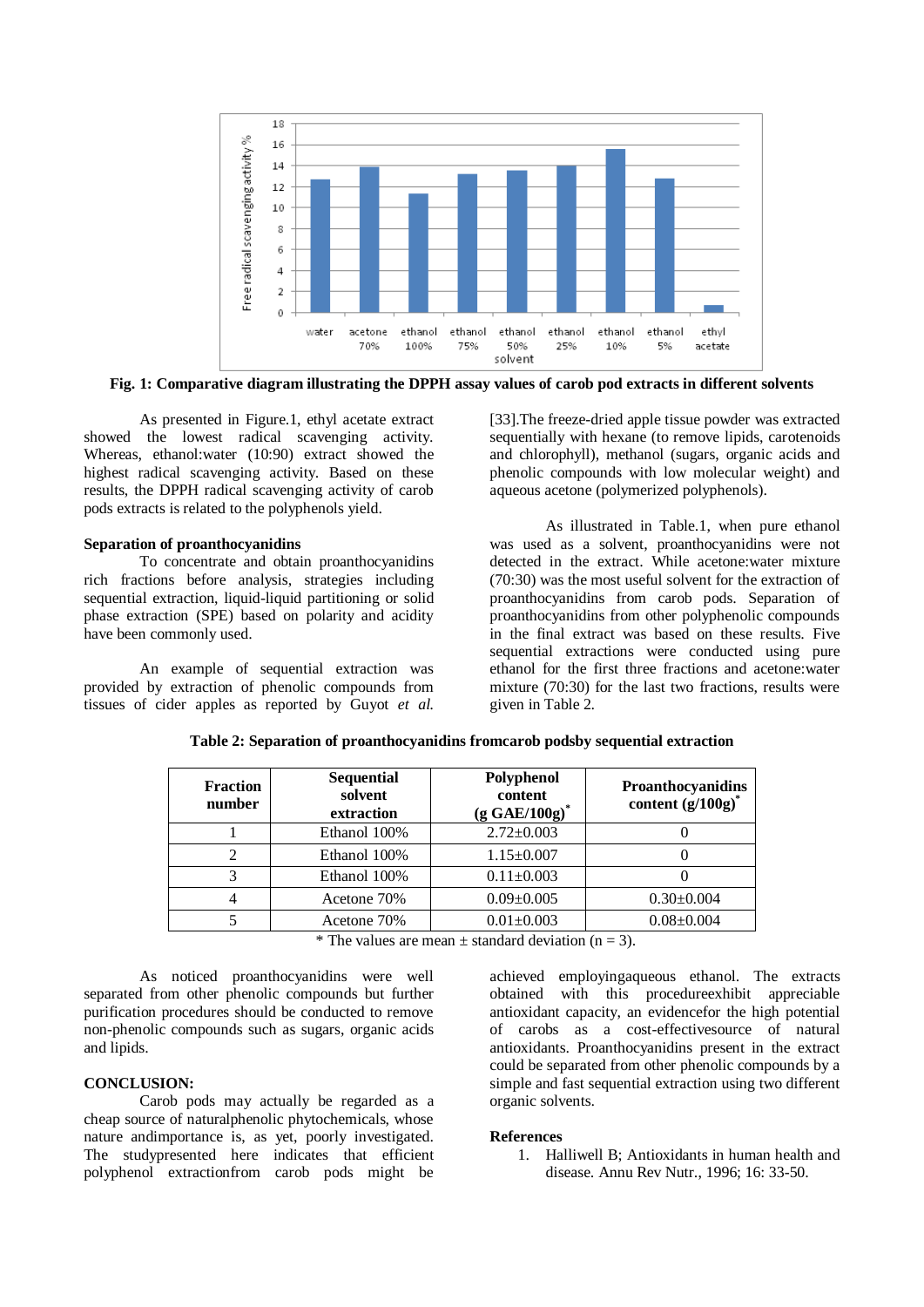- 2. Aruoma OI; Free radicals, oxidative stress and antioxidants in human health and diseases. Journal of the American Oil Chemists' Society, 1998; 75: 199-212.
- 3. Balasundram N, Sundram K,and Samman S; Phenolic compounds in plants and agriindustrial by-products. Antioxidant activity, occurrence, and potential uses. Food Chemistry, 2006; 99:191-203.
- 4. Al-Malaika S; Plastic Additives. 1<sup>st</sup> edition, London: Chapman and Hall; 1998:56.
- 5. Moure A, Cruz JM, Franco D, Dominguez JM, Sineiro J, and Dominguez H; Natural antioxidants from residual sources. Food Chemistry, 2001; 72: 145−171.
- 6. Rice Evans CA, Miller J, and Paganga G; Antioxidant properties of phenolic compounds. Trends in Plant Science, 1997; 2: 152−159.
- 7. Stratil P, Klejdus B,and Kuban V; Determination of total content of phenlic compounds and their antioxidant activity in vegetables-evaluation of spectrophotometric methods. Journal of Agriculture and Food Chemistry, 2006; 54: 607−616.
- 8. Hirano R, Sasamoto W, Matsumoto A, Itakura H, Igarashi O, and Kondo KJ; Antioxidant ability of carious flavonoids against DPPH radicals and LDL oxidation. J Nutr Sci Vitaminol., 2001; 47: 357−362.
- 9. Prior RL and Gu L; Occurrence and biological significance of proanthocyanidins in the American diet. Phytochemistry, 2005; 66: 2264–2280.
- 10. Ahmed I; Study of Enantioselective Epoxidation, Asymmetric Reduction Synthesis of Bioactive Oligomeric Flavonoids. Paderborn; 2007:1-24.
- 11. Seiler N, Chaabi M, Roussi S, Gosse F, Lobstein A and Raul F; Synergism between apple procyanidins and lysosomotropic drugs: Potential in chemoprevention. Anticancer Res, 2006; 26: 3381- 3385.
- 12. Shan B, Cai YZ, Brooks JD,and Corke H; Antibacterial properties and major bioactive components of cinnamon stick (*Cinnamomumburmannii*): activity against food borne pathogenic bacteria. Journal of Agriculture and Food Chemistry, 2007; 55: 5484-5490.
- 13. Foo LY, Lu Y, Howell AB and Vorsa N; The structure of cranberry proanthocyanidins which inhibit adherence of uropathogenic Pfimbriated *Escherichia coli in vitro*. Phytochemistry, 2000; 54: 173-181.
- 14. Santos-Buelga C, and Scalbert A; Proanthocyanidins and tannin like compounds – nature, occurrence, dietary intake and effects on nutrition and health. Journal of the Science of Food and Agriculture, 2000; 80: 1094-1117.
- 15. Vitseva O, Varghese S, Chakrabarti S, Folts JD and Freedman JE Whitaker; Grape seed and skin extracts inhibit platelet function and release of reactive oxygen intermediates. J Cardiovasc Pharmacol., 2005; 46: 445-451.
- 16. Shafiee M, Carbonneau MA, Urban N,and Descomps B; Grape and grape seed extract capacities at protecting LDL against oxidation generated by  $Cu^{2+}$ , AAPH or SIN-1 and at decreasing superoxide THP-1 cell production. A comparison to other extracts or compounds. Free Radic Res., 2003; 37: 573-584.
- 17. Gary RB; Proanthocyanidins: Biological Activities Associated with Human Health. Pharmaceutical Biology, 2004; 42: 2-20.
- 18. Batlle I and Tous J; Carob Tree (*Ceratoniasiliqua L.*), Promotin the Conservation and Use of Underutilized and Neglected Crops. Institute of Plant Genetics and Crop Plant Research, Gatersleben/International Plant Genetics Resources Institute, Rome 1997.
- 19. Makris DP and Kefalas P; Carob Pod Polyphenolic Antioxidants. Food Technology and Biotechnology, 2004; 42: 105–108.
- 20. Turhan I, Bialka KL, Demirci A and Karhan M; Ethanol production from carob extract by using *Saccharomyces cerevisiae*. Bioresource Technology, 2010; 101: 5290-5296.
- 21. Roukas T; Citric acid production from carob pod extract by cell recycle of *Aspergillus niger* ATCC 9142. Food Biotechnology, 1998; 12: 91–104.
- 22. Carvalheiro F, Moniz P, Duarte LC and Esteves MP; Mannitol production by lactic acid bacteria grown in supplemented carob syrup. Journal of Industrial Microbiology and Biotechnology, 2011; 38: 221–227.
- 23. Bravo L, Grados N and Saura-calixto F; Composition and potential uses of mesquite pods (*Prosopispallida L.*). Comparison with carob pods (*Ceratoniasiliqua L.*). Journal of the Science of Food and Agriculture, 1994; 65:303–306.
- 24. Yousif A and Alghzawi HM; Processing and characterization of carob powder. Food Chemistry, 2000; 69: 283–287.
- 25. Wissam Z, Bashourghada, Wassim A and Warid K; Effective extraction of polyphenols and proanthocyanidins from pomegranate's peel. International Journal of Pharmacy and Pharmaceutical Sciences, 2012; 4: 675-682.
- 26. ISO 14502-1: Determination of substances characteristic of green and black tea. Part 1: Content of total polyphenols in tea. Colorimetric method using Folin-Ciocalteu reagent, 2005. Available from http://www.iso.org/iso/home/store/catalogue\_t c/catalogue\_detail.htm?csnumber=31356